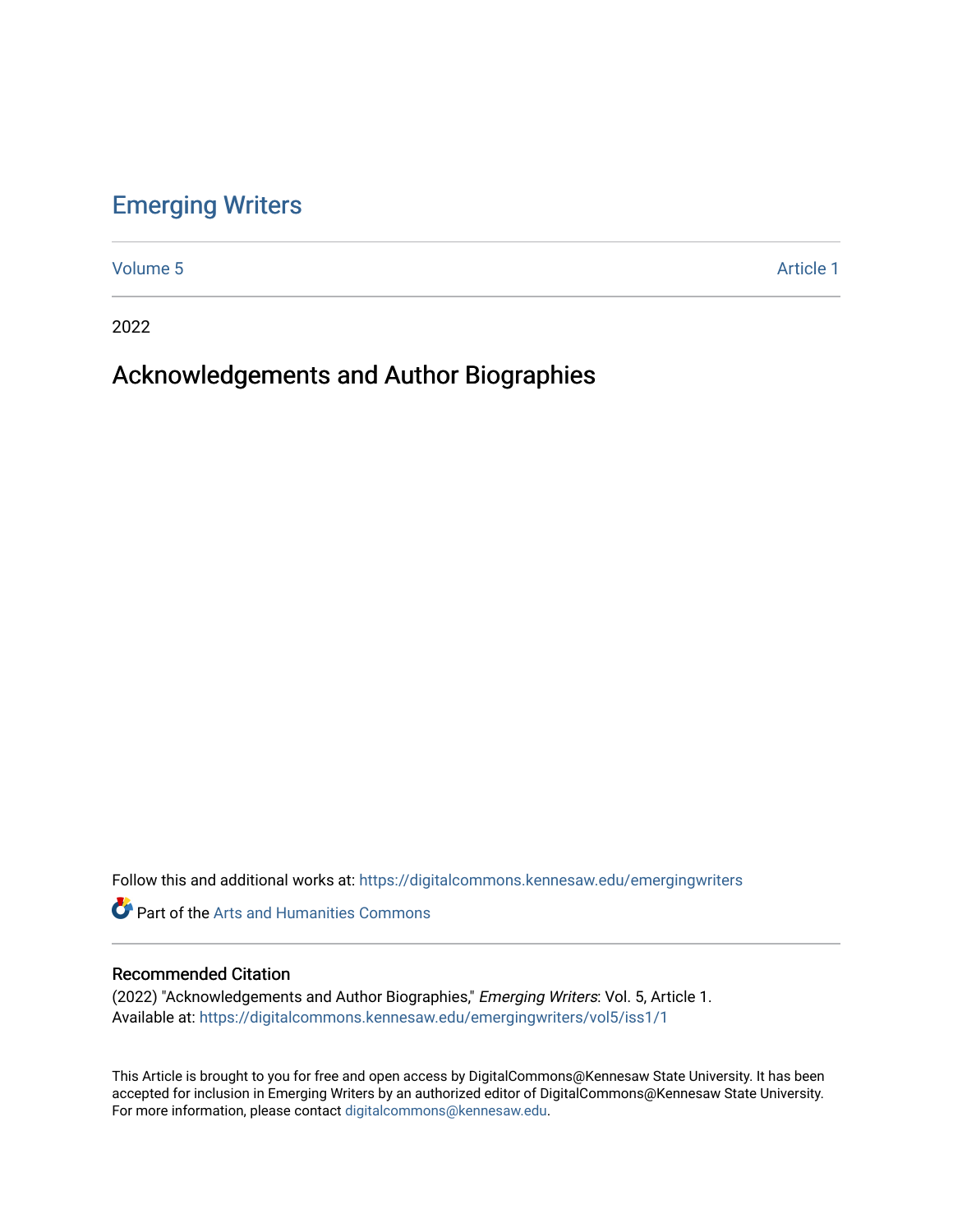### Acknowledgements

Welcome to the fifth volume of the *Emerging Writers Journal*. The essays in this issue were written in Composition I or Composition II courses at Kennesaw State University, and they were chosen to showcase the excellence of the first-year writing program. When reading these essays, you will hear students finding their voices as they explore issues related to social justice, language, and popular culture. From short opinion to film analysis, personal narrative, linguistic analysis and traditional argument, these essays demonstrate the diverse styles of writing students learn during their study of composition.

I would like to thank Donna Cochran, Cory Chamberlain, Greg Emilio, Bryn Gravitt, Liz Hornsey, Kristin Rajan, MJ Severson, and Lynn Washington for reading and ranking journal submissions. Special thanks to Laura McGrath for coordinating this issue's student editors. These editors provided feedback during preparation for publication, so it's with great pleasure that I acknowledge the work of Grace Galyean, Mia Hutchinson, Jordan McCloud, Lauren Nye, Jenny Rissen, and Hunter Saine.

Finally, thank you to all the KSU first-year writers – those published here, and those that continue to write in and out of the classroom. We look forward to reading more of your submissions in the future!

*Allison C. Davis General Editor*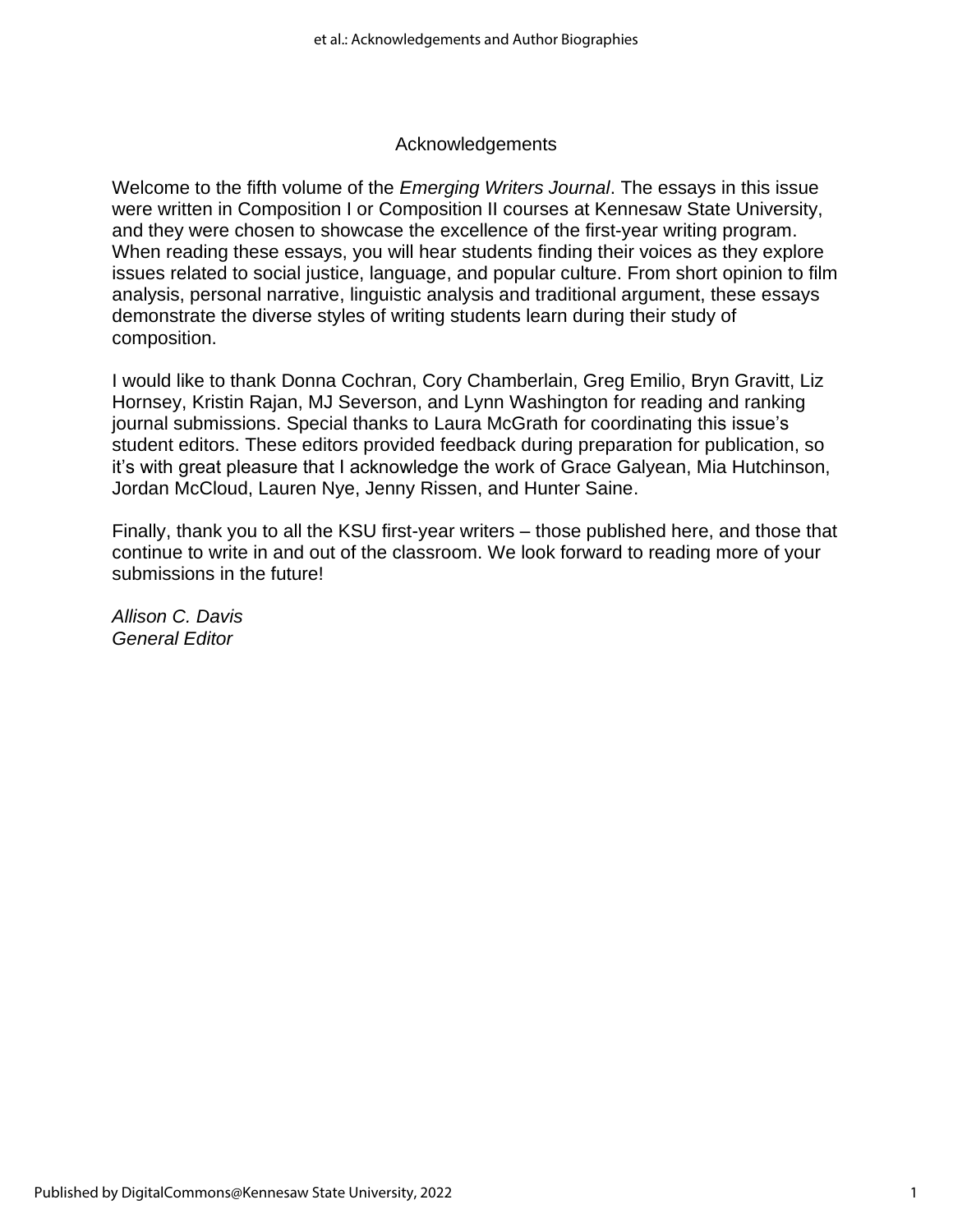## Author Biographies

Esther Alexander ("The Complexity of 'The Hate U Give'") majors in Information Systems at Kennesaw State University and plans to become a financial analyst. In 2021, she graduated from Centennial High School at 16. Her experience growing up in a Black community makes the article that examines racial injustice significant to her. Any additional questions can be sent directly to Esther via Instagram @estherralexx/direct message.

Erica Bolding ("The Window to the Soul") is a Freshman at Kennesaw State University. She is 18 years old from Acworth, Georgia. She is majoring in History and minoring in Professional Writing. She also is enrolled as an honors student at Kennesaw State University. Her hope for the future is to utilize both her passions for history and writing to benefit her community and better society.

Olivia Corey ("Paternity Leave") is a hard-working student at Kennesaw State University, who majors in History Education. This article comes from her own interest in government policies as they relate to and affect families. She is from Loganville, Ga, and recently graduated from Walnut Grove High School in 2021. Her Instagram is @oliviacoreyy if you have any further questions.

Ari Emoghene ("Standardized Tests: Do They Work or Not") is a 17-year-old freshman at Kennesaw State University. He is currently pursuing his academic career in Biology on a pre-health track. He chose to speak on this topic because he noticed the overarching obstacle that seemed to halt a lot of people in his high school from continuing their academic career.

Courtney Everett ("The Book I Never Got to Read: A Tale of Book Censorship") is a freshman at Kennesaw State University, majoring in Psychology and minoring in Applied Statistics and Data Analysis. Her future plans include pursuing her passion for assisting students through school counseling. Her essay was inspired by her own love for reading and writing, and she hopes to make a change in people's lives with her abilities. For any questions, Courtney can be contacted on Instagram @courts.eve.

Anna Ferentinos ("Effectiveness of Stricter Vaccine Mandates in Public Schools and Childcare Centers") is a sophomore at Kennesaw State University, double majoring in Accounting and International Business and part of the Honors College. She has lived in four countries over the course of her life, which lends her a unique perspective when considering how other countries compare to the United States in various ways. After college she hopes to travel the world to be able to gather even more unique perspectives on the ways of the world.

Ashley Gruca ("Candles, Stoners, Emotions, Oh My!) is currently an Exercise Science major but is still debating on what to do. I have always loved to write and experiment with my writing. I love stepping outside my comfort zone while writing. Researching the changing language is something I love to do in my spare time. When I am not working